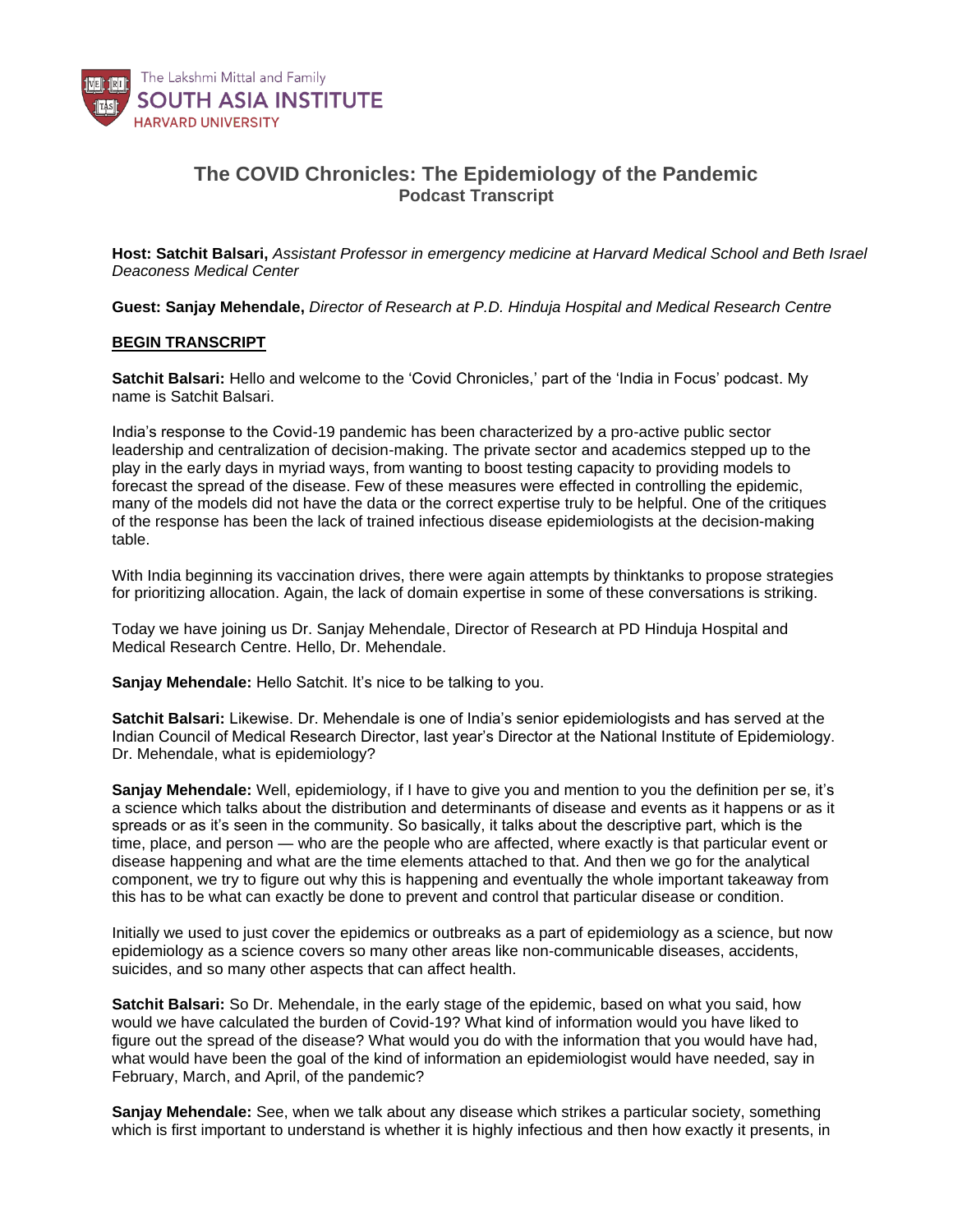terms of its clinical science and symptoms, and the third thing is, is there any associated mortality with that particular thing. So, first point about figuring it out is the organism which is responsible for that. Normally what happens is, depending on the presentation of any particular disease, it is possible to figure out how that disease might be transmitting from one person to another, and that narrows down the whole search as to what organism could be to certain specific groups and categories of organisms that one would have looked for. Say, for example, here primarily it was found that although it started with fever and common cold and sore throat kind of symptoms, people presented with severe pulmonary symptoms, respiratory symptoms and eventually most of them died. So, this kind of looked like a picture of a typical respiratory virus and so peoplFe started thinking on those lines of what respiratory virus it could be. And thanks to the development in science, it was possible to figure out what was happening.

So, the cause of that as a coronavirus was identified pretty soon. We had a history of similar to coronavirus infections which struck human beings in the recent past, including SARS virus, the Severe Acute Respiratory Syndrome, which was reported way back in 2016 and then MERS, which is Middle Eastern Respiratory Syndrome. So, this coronavirus is something similar to that and this as a cause was identified pretty early when this epidemic struck. But then what important thing one has to decipher or understand here in this scenario is if you see people around with certain signs or symptoms, are there commonalities or there are quite a few exceptions to this, the way a typical disease presents and what we were able to observe here, this became a global phenomenon and hence we started calling it as a pandemic, WHO declared it as a pandemic because all the continents of the world got affected. But generally, the clinical picture everywhere seemed to be consistent. The differences were observed in terms of who were the people who were affected, what was the, were death rates different in different population and so on.

But what is most important for an epidemiologist to understand is, in addition to all those patients who got identified themselves, it was equally important to find out would there be others who would be harboring this particular virus or agent but would not show up clinically. Some of them may not have any signs or symptoms, totally asymptomatic or some of them might be mildly symptomatic and what is the difference really? Those who are asymptomatic will never get picked up, that's the first thing. And those who are mildly symptomatic may be confused with other known infections like here in this particular case, a person would not reach the case of severe respiratory illness then it might be treated or it might be confused with a common cold, flu like condition and then might not get investigated for this particular infection. And for all this to happen, one critical tool which has to be available is a reliable diagnostic test. So one should have that to pick up infections.

And the second thing is, one has to understand as to if we want to find out what is the disease burden, which was your primary question that you asked here. The disease burden has to be decided in different sections of the society. Naturally what would happen is here the availability of the diagnostic tests, this and for all practical purposes, even today diagnostic test the gold standard is a polymerase chain reaction, reverse transcription based detection kit, which is called RT-PCR in acronym. But this is a pretty sophisticated test which requires a sophisticated laboratory setup, it cannot be typically called as a point of care test. So, the reason why this was a critical issue because this test took some time to develop, the production to a certain level which a country might require took a lot of time, and then you had to create infrastructure or the laboratories, which would cater to the need of the country.

**Satchit Balsari:** Dr. Mehendale, if I may, you said that a lot of these cases may be asymptomatic or would have mild symptoms. And from what we know of the epidemiological data, now looking back after all these months, it seems like the majority tend to be asymptomatic or have mild symptoms and only a few people get very sick, and there's a smaller number that requires more than oxygen and may need ventilatory support and you know many of them. So, the mortality is high in those who fall very sick. But if a lot of the asymptomatics or the mildly symptomatics are not going to be sick and if testing is going to be such a laborious process, can you explain whether the asymptomatics need to be tested, whether those with mild symptoms need to be tested and why?

**Sanjay Mehendale:** It's a great question, because you know this would always be a dilemma. See, if you just look at public health and what is really required to be done, ideally, what we must do eventually is to break the chain of transmission. So, there are people who are having or who are harboring the virus, they are either cases or they are asymptomatic individuals, mildly symptomatic individuals on the one hand there is a whole lot of other individuals who are susceptible to this infection. And by some means, if this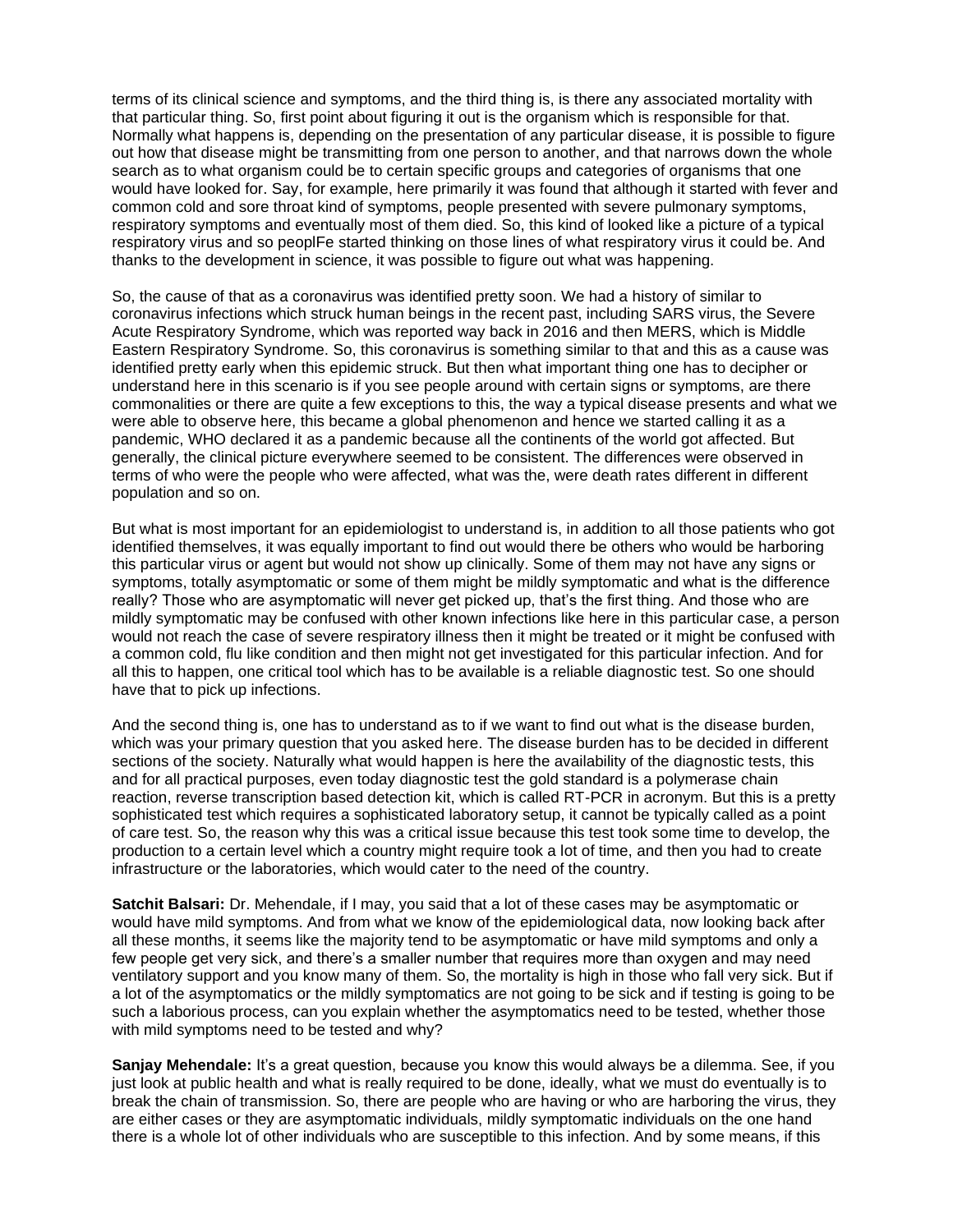particular virus from those who are infected, and I'm not at all mentioning here whether they are symptomatic or asymptomatic, the virus gets transmitted to those who are susceptible, they may develop the disease.

So, in terms of public health, it makes a whole lot of sense to try and identify each and every person who probably would be infected with this particular virus. But is it possible? Practically, there are serious limitations to that because when we say that about 80 to 85 percent of the cases are symptomatic or mildly symptomatic, then first of all, even though you create a lot of awareness in the society, how many actually would get motivated eventually to come forward and get themselves tested becomes a big issue. So, that is from the beneficiary's point of view, and also provided this is what they would be interested in is to try and get as many people, wherever it is a clinical suspicion or there is an epidemiological suspicion, somebody who has been in contact with a case, to try and at least get them tested. That's a provider's view of looking at it.

But what could be happening if these people are tested who are either mildly symptomatic or asymptomatic or what would happen if they are not tested. There is a possibility, by which say every single individual eventually, if we are talking about a small place, which probably has a population of 100,000 and there is a technical possibility of testing say every single person there and that too not once but periodically and try to identify each and every person and then take appropriate measures as required, then potentially the transmission chain can be broken much earlier.

But it doesn't happen when we talk about large countries, large populations. See, doing this particular test on a large number of people becomes absolutely difficult and that's why you ought to go for strategies like targeted testing. But what's the other side of this particular story? What would these people be doing in fact of those who are either mildly symptomatic or asymptomatic? As we all know that these people for all practical purposes would essentially be also spreading this virus in a community to people who are likely to come in their contact and maybe many of them would be having absolutely no suspicion that they're getting exposed to such an infection just because this particular person is either asymptomatic or mildly symptomatic. What would then happen? This would start spreading the disease silently in the community and if we just plainly look at mathematical part of it, we do obviously know that there are some people who spread the virus much more compared to others who don't. There is also some evidence which says that those who are more symptomatic are more likely to transmit the virus compared to those who are less symptomatic. But nevertheless, whatever is the scenario, the virus definitely keeps spreading. So, this second school of thought definitely is of this type that if the virus keeps spreading here and if testing is not really targeted to this particular population, what would eventually happen is, the infection will keep spreading.

**Satchit Balsari:** I'm very glad you raised the various complexities with testing asymptomatic patients early on. It is easy for us, six months later, to critique that the asymptomatic patients were not tested and I have publicly written about this in newspapers asking that we rapidly expand testing for asymptomatics, but context is so important. During the early stages of the pandemic, you have very few tests available and you have to select who you are testing and who you are not. In my own practice in our emergency departments here in Boston we were several weeks ahead of the pandemic in terms of prevalence. We initially were of course testing folks that we suspected had Covid-19 or were known exposures to patients diagnosed with Covid-19 and then suddenly America ran out of Q-tips. We did not have the swabs we needed to test and had to be highly selective about who was being tested but interestingly the decision was to not test people with mild symptoms, the assumption was that in the middle of the pandemic if you present like you have the disease, then you probably have the disease and you should go home and isolate, and we reserve testing for the very sick to make sure that what was being treated was indeed Covid and other diagnosis were not being missed.

This, of course, requires a lot of consensus on the scientific and the clinical community and societal trust in these decisions, communicating to patients that we think that they have Covid but we will not test them is extremely difficult to do and not necessarily something that all patient population or societies would be comfortable with.

I think the concern, of course, in certain context, including in Mumbai was that the government officials, including heads of public hospitals and leaders at medical institutions were warning physicians not to test anyone other than those that had symptoms at a time when you said the asymptomatics, the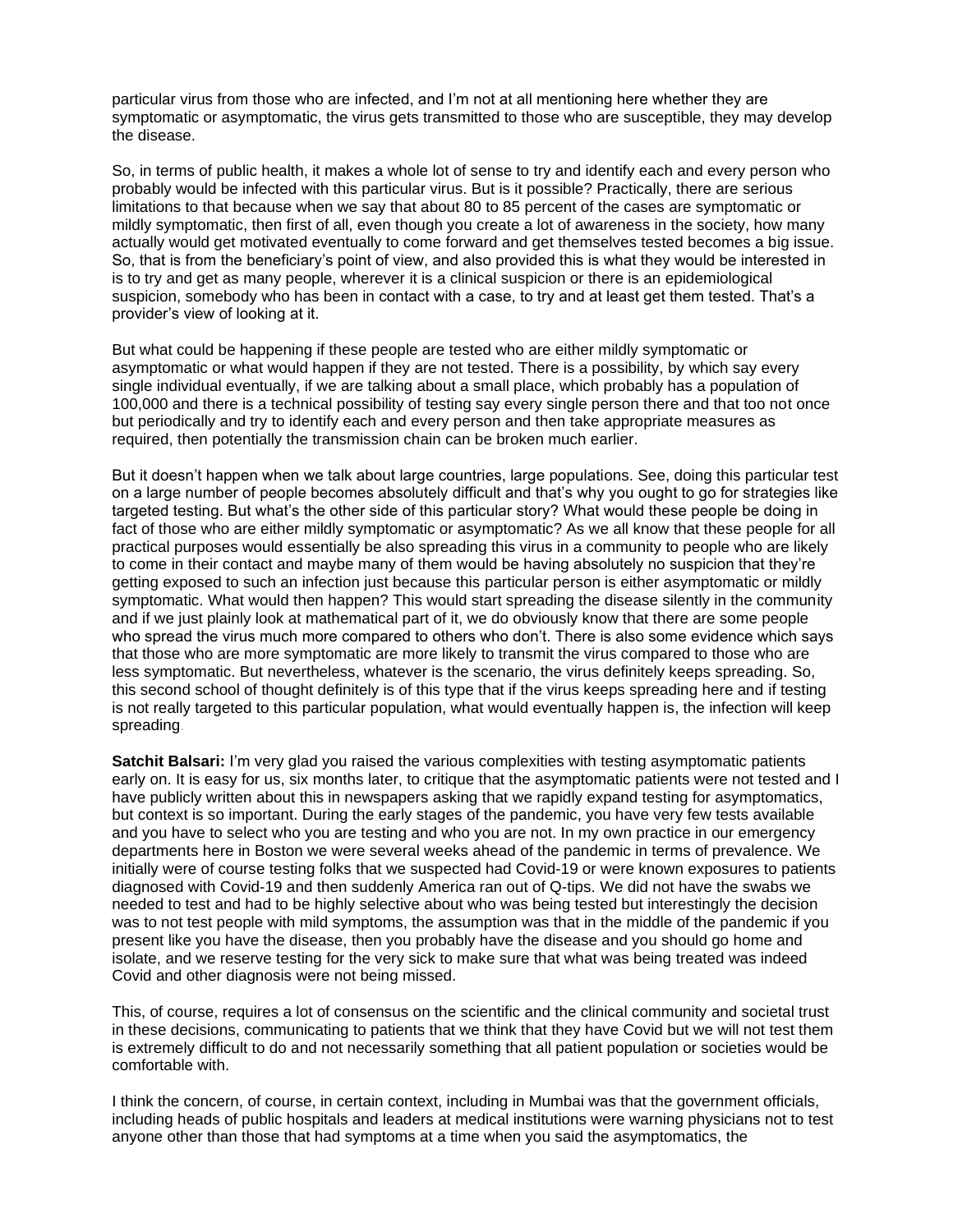presymptomatics, and those with mild symptoms were likely spreading the infection in the community. Do you think that was a lost opportunity?

**Sanjay Mehendale:** Well, I don't think so because these decisions about public health interventions like whom to test and whom not to test have to be taken in the context of several things as far as country is concerned. First thing is, how quickly we can pick up the right kind of people who could be tested and what could be the relative advantage that we could get if they get tested positive, that would be one. Second thing, I think equally important would be the ability to continue this particular exercise in terms of availability of the kits and the availability of the infrastructure.

I suppose considering the then prevalent condition in India, it was absolutely clear that, and we are talking about population of 133 crore people here, such a huge number of people who are at risk of contracting this particular infection. So, merely in terms of numbers, if we have to even think of testing the mildly symptomatic individuals here, forget about asymptomatic people, we just can't do that, it would have run into crores of individuals at that time we didn't have the kits to do that.

## **Satchit Balsari:**

Community based studies in India toward late 2020 showed high seroprevalence in many populations, especially among the urban slums. There is reasonable suspicion that some pockets may have reached herd immunity by now.

As you know, at this time it's a hot political topic around the world including the launch of the Barrington Declaration, where three scientists and many supporters came together to say exactly the point you raised is well, perhaps let the infection burn through the community and protect the vulnerable. Of course in the week that followed, the major scientific journals around the world, as well as the WHO, came out in strong opposition to the idea that herd immunity suggested that you let infection burn through the community and in fact it is a phrase that is more appropriately used for building immunity in the community through vaccination and not by making people sick.

The critique has been to this herd immunity approach that it is sort of impractical and how do you actually go about protecting the vulnerable and if you continued at the rate at which you find both severe morbidity and mortality in many of these countries that are debating herd immunity, you would end up with tens of thousands if not hundreds of thousands of more deaths. So, do you agree that herd immunity as public health strategy should really be about vaccinating the population and not letting the infection run through the population?

**Sanjay Mehendale:** Yeah, indeed I was going in that direction. Herd immunity, in general, is a very hugely debatable issue. I was just talking about silent spread of this particular infection and gradual buildup of immunity in the population, that's one way. The second way is all those people who are actually getting infected with Covid, they themselves immunity, that's the second way, and the third way is active immunization. Well, all said and done, at this point of time, these are the three ways in which the community is likely to build up immunity, among humans, against this particular infection. But there are still unanswered questions I would say because we do not know to what extent the antibodies, which get developed after the exposure or to active infection or to vaccinations, until what time these are likely to last, that's one. And the second is, would they essentially be protective?

**Satchit Balsari:** You know what is most worrisome from what you just said is the fact that we don't know how long this immunity lasts and there's so much hope, both societal and political on the arrival of this vaccine that it would be devastating to think about this disease not granting lifelong immunity. We know that diseases like measles and chicken pox, we've gotten lucky where the first bout of infection or vaccination confirms immunity for a very long time, people sometimes need boosters decades later but by and large if you've had it once or if you've been vaccinated once, immunity lasts for a long time as opposed to the seasonal flu, where because of the genetic mutation we need a vaccination program every year, and we just don't know which way this is likely to go.

**Sanjay Mehendale:** You are making an important point here. The issue is how far is the vaccine going to be efficacious and how far is the vaccine-induced immunity going to last. These are the questions of which we do not know the answers as of now, only the time is going to prove it. And while the phase three trials are planned to give those kind of answers, we do require three to five years to figure out what is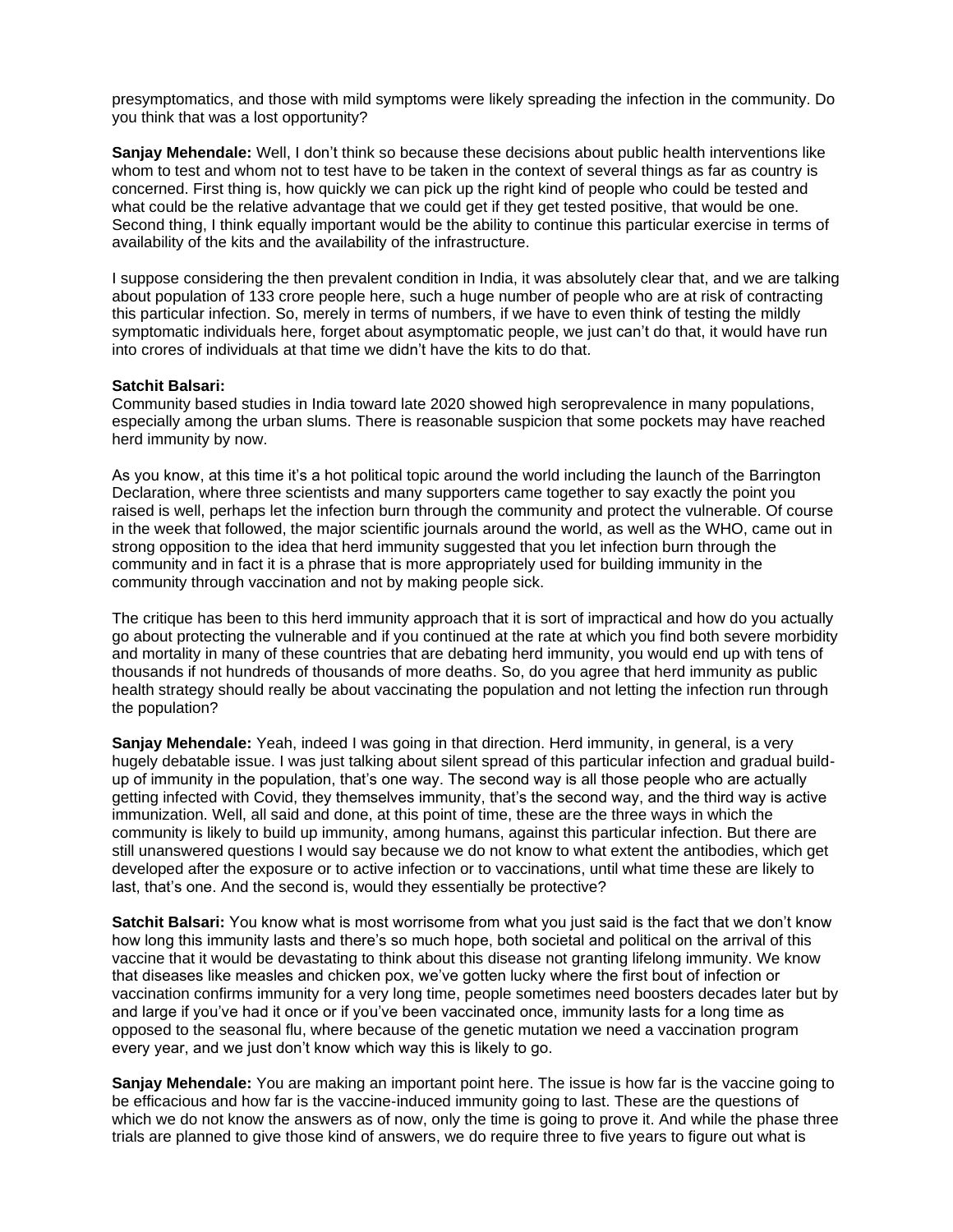going to be happening, so these trials which have started in 2020 would have accrued follow ups of up to two years by 2022.

This would also provide an opportunity to study among those who have started building antibodies during their frequent follow-ups or periodic follow-ups, do the antibodies last for a period of time and for how long do they last. Are other kind of comorbidities and other kind of physical conditions people have in their own bodies, do they interfere with this particular process? We do not know. So, it is going to take time for sure and we will need that. Another important point, which again is not very clear, or evidence is not very clear today is you did talk about lifelong immunity to certain diseases, like you did talk about smallpox and measles. Yes, we were lucky, we must say, we don't know what's going to happen with Covid-19. I always say, and I always feel that what we are experiencing right now is, we are just in the process of learning. We are accumulating evidence, we are assimilating evidence and probably learning at every single step.

**Satchit Balsari:** You mentioned that we need to look at these data and one of the challenges with data in this pandemic in India, in particular, has been the massive centralization of information without data being available to local communities. You know all testing data, for example is reported to ICMR but is less easily available or at least was many, many months less easily available to local officials. You have directed the National Institute of Epidemiology, what is the state of data in India? What is the capacity to collect data, to archive data, and to share data with a wide range of shareholders in a manner that is privacy-preserving and that is responsible?

And I say this in the context of the contrast between a thriving computer science, data science ecosystem system in private sector in India and the lack thereof that we have all felt in both clinical medicine and in public health in India. What is the insider's view? What can we do better, what should we be focusing on or be where we need to be?

**Sanjay Mehendale:** Okay, see, as far as transfer of data is concerned, we have seen an example as a part of the national health system of India certain diseases, notifiable diseases. There has now been a very well set system by which is right from the peripheral primary health centers to this Ministry of Health, how the data gets passed on through a very well thought out and very well implemented system as to how does it flow from a primary health center to the district level, and from the district level to the state level and from the state level to the center, and there are absolutely timelines defined for that and that's exactly how this goes. And this includes cases on different kinds of mortalities, this includes cases related to various infectious diseases of public health significance and so on.

So, if we were able to set up that kind of a system, we certainly will be able to set up any kind of other system as well.

As far as various infectious disease which are notifiable enough for public health significance are concerned and other morbidities and mortality among children and women are concerned, a welldeveloped system has been set up for reporting that data, collecting that data from the peripheral level and bringing it to the central level, and producing periodic reports, dashboard indicators which become available for people to take immediate action.

**Satchit Balsari:** What is the time lag there between the collection of the data and the available data? Are we talking days, weeks, months, what is acceptable and what is the current situation?

**Sanjay Mehendale:** What I'm saying is, in terms of some infectious diseases it happens every month and there are set dates when this gets done. Say, for example, the IDSP, the Integrated Disease Surveillance Program of India, exactly goes this way, every month it gets updated. So, there is a possibility that this could be done. Now, as part as Covid was concerned, I think the testing centers were getting gradually extended, the laboratories were getting added in a very systematic manner through appropriate review via ICMR and probably with some thought the government of India might have sort of introduced this system of centralized data collection.

I think I would say, there are pluses ad minuses, advantages and disadvantages of this kind of a system. See, as all of us are aware, correct data falling into the wrong hands can be a problem, wrong data falling in intelligent hands again can be a problem, we don't want either of these things to happen. We really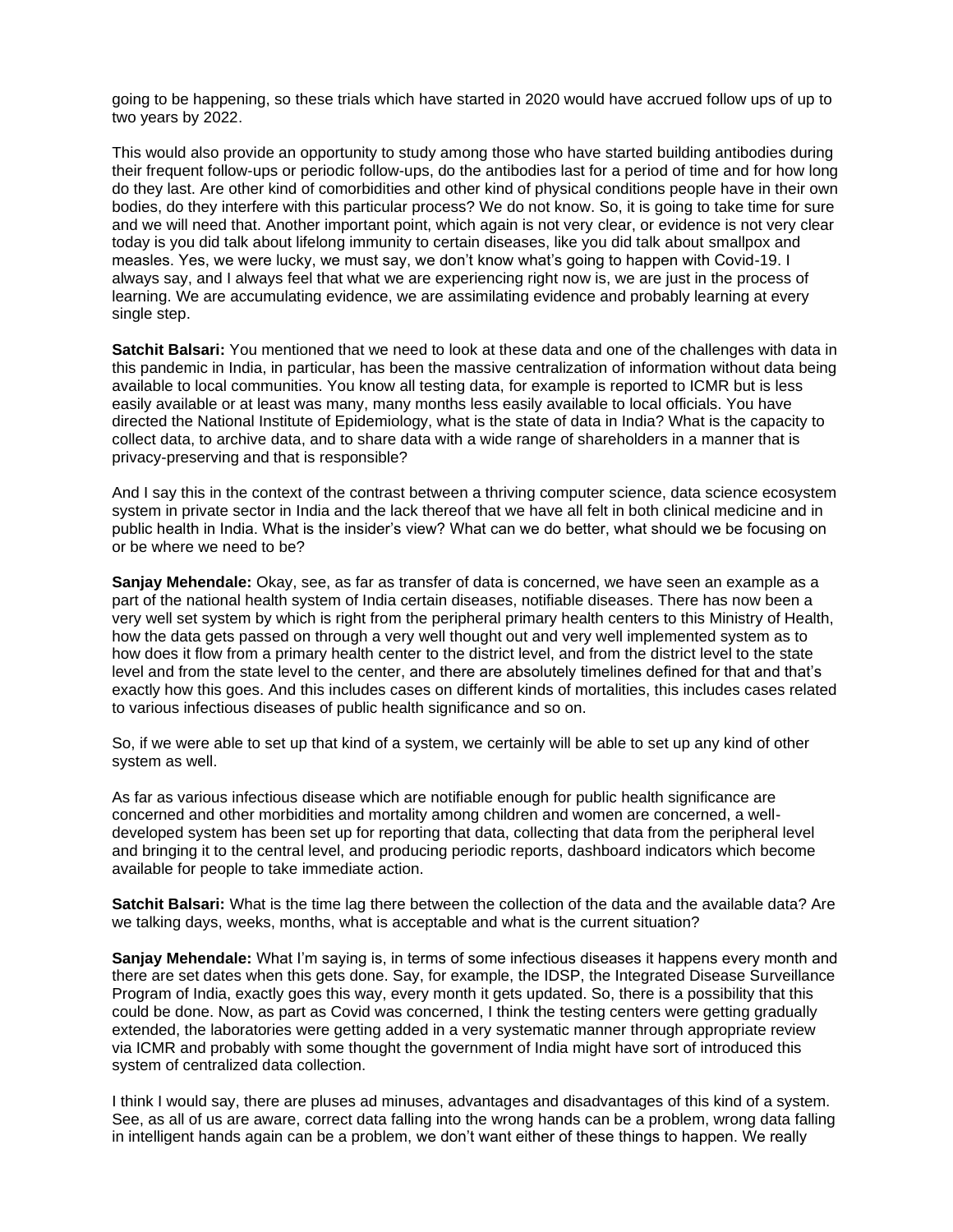want to have full confidence is what their data is all about, what are the quality checks, somebody has to look into the quality checks that have gone into that and the way the data has been generated, and the way the laboratory tests have been done, whether appropriate care has been taken, the laboratory has been consistent in coming up with the results, and so on and so forth. Probably, that was the reason why it was initially thought of restricting data to a centralized system where a lot of quality control exercise was happening, and probably once confidence started building in as far as the ability of conducting these particular tests in different parts of the country, this data started becoming available elsewhere.

Since this pandemic started, I have reviewed 30-35 manuscripts for Indian Journal of Medical Research, which were based on data collected and I'm just saying these were all based on various data collected from unreliable sources where I, myself, found as a reviewer so many gaps and problems here. So, having an authentic data source really makes a lot of sense as far as I am concerned.

**Satchit Balsari:** India's response to the pandemic cannot be critiqued for want of trying or involvement of the public sector, but six months later, it is evident that the aggressive centralization of the response, likely out of concern and fear of what the pandemic would to India, may have inadvertently failed to account for the vast heterogeneity in our population as well as in local societal capacity to respond to the pandemic. India lives in thousands of villages, towns, and cities that are very different from each other. The capacity of a megacity like Mumbai with its many private and public hospitals and the rich availability of physicians and nurses is very different from many small and mid-sized towns across India.

**Satchit Balsari:** I'm going to rephrase the question to which this would have been your response. The response to the Covid pandemic in India was highly centralized, there is recognition of course that a decentralized, customized, contextually intelligent response, like you suggest would be better, what prevented us from decentralizing the response?

**Sanjay Mehendale:** On this point of centralization and decentralization, I certainly would like to say that this is a process and we have to get down to this particular process, and we have to get down to this particular process in a systematic way. For example, if we just take an example of RNTCP, Revised National Tuberculosis Control Program, we now have brought this particular program up to the district level. You know that in India health is a state subject, so in general, both preventive as well as curative health is the responsibility of the states but center takes care of the national vertical program primarily. But generally, this decentralization, bringing it to the lowest particular level is an issue of great empowerment and capacity building at the lower tiers as well. That we have to keep in mind.

So, all these years, if we have handled all of our outbreaks or smaller epidemics in a very centralized kind of a manner, I certainly would also comment that doing this particular experiment during the Covid pandemic might not have been a very good idea. But now, what we should try is what we should very systematically try and capacity is to create such facilities so this local-level thinking, critical decision making and local-level responses can be made more easily and more effectively. So, that's what I would say. It would take time, but I suppose if we are committed to that, it would happen.

**Satchit Balsari:** You know this point your raised about unreliable data, this is something that scientific communities around the world have struggled with, especially with the advent of freely available mobility data dashboards that many large private technology companies made available, and again the lack of that intermediary of epidemiologists that would take this mobility data and help interpret it in the context of epidemiological modeling because simply a rise in mobility or a fall in mobility in one district or the other doesn't necessarily equate linearly to the spread of this disease. And this nuance was hard to capture especially in the early months when you had very good scientists, like you said, intelligent minds but working with the wrong data making these projections that try to influence policy.

One of the challenges that scientists have expressed about these early data, as you said Maharashtra was releasing data and so were other states and some of them were available on publicly observed dashboards, but the challenge was that the kind of information that was being released, for example, the number of tests were being released without a denominator. And scientists felt that it was largely because much of these data were being processed not by trained scientists but by consulting companies that departments held both state and the central level were working with.